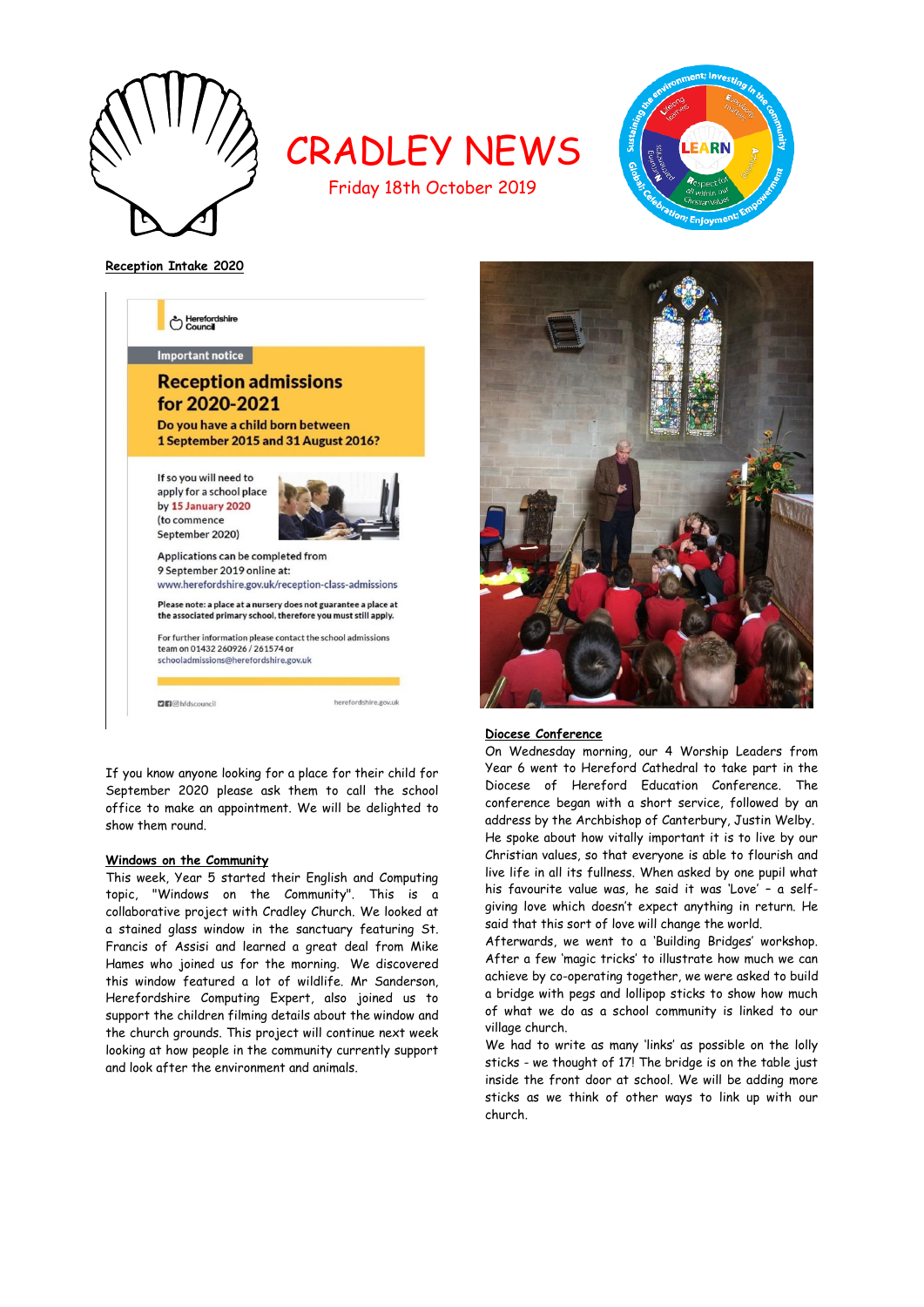



#### **Fundraising for Oscar**

The School Council were very excited to count up the money raised for Oscar. They could hardly lift the jar; it was so full of loose change (and a few notes!). The final total we have sent off is £101!! Thank you everyone for your generosity.

## **Wake and Shake**

Mr C has started regular morning Wake and Shake sessions first thing before school. As you can see, it's proving to be very popular!



#### **FOCS News**

Thank you to everyone to came to the disco and to all the volunteers for their help. We should have an update soon as to how much we raised.

Apple Juice orders should now have been collected. They will now be on sale on a first come first served basis every morning next week from 8.30-8.45am in reception. Please return any used bottles to the box in reception ready to be recycled.

Don't forget the Rags 2 Riches collection date of 22<sup>nd</sup> October – you should all have received the bags ready to have a sort out at home. Please bring bags to school at drop off on Tuesday.

The next FOCS meeting will take place on Monday 4<sup>th</sup> November at 7.30pm at the Red Lion. Everyone is very welcome to attend!

## **Volunteers**

We are delighted that FOCS have given us £2000 to spend on books, as many of our reading books are a little tatty and old fashioned. Before we put new books on the shelves we need to have a bit of a cull of what is already there. If you have half-an-hour to spare to sift through the reading books, please have a word with Paula in the office. Any old books will be sent away or recycled.

#### **Personal items**

Please ensure that all your children's belongings are named - especially jumpers and water bottles. It is extremely difficult to return items to children if they are not labelled.

#### **Nursery**

This week in Nursery we have been exploring our new story of the week 'Cinderella'. We have been reading the story during our circle times and have been trying to remember the different characters in the story. On Monday we been exploring the climbing equipment in the hall for P.E with Carol, all of the children got to climb up on the equipment and then we practised jumping off the equipment safely onto matts. On Tuesday we had Yasmin join us for a music session, the children enjoyed dancing and catching bubbles. Wednesday was an exciting morning for our pre-schoolers as they got to have their own P.E session with Mr C, our new P.E apprentice. The children thoroughly enjoyed themselves and are already looking forward to seeing Mr C next week. On Thursday we made our own crowns like Cinderella with Charlie, using lots of sparkly craft and glitter. We ended our week with a Forest School morning where we have been looking at colour charts and trying to match it to our natural surrounding colours.

#### **School Council**

The School Councillors have had yet another great idea. Inspired by the Harvest Festival donation of food and other items for the new Bosbury Food Bank, they would like to set up a box for collection here at school. This will be placed in the entrance lobby from Monday. Please feel free to drop in donations at any time. They always need the following items (sealed and within BBE / Use by date):

| Tinned and Bottled<br>Goods |                                           | Dry Goods                                |                         | Home Essentials         |                 |
|-----------------------------|-------------------------------------------|------------------------------------------|-------------------------|-------------------------|-----------------|
| Soup                        | Squash                                    | <b>UHT</b><br>Milk<br>(Blue or<br>Green) | Pasta                   | Tooth<br><b>Brushes</b> | Toilet<br>Rolls |
| Beans                       | Rice and<br>other<br>puddings             | Tea<br>Bags                              | <b>Rice</b>             | Tooth<br>Paste          | Handwash        |
| Peas                        | Fruit                                     | Coffee                                   | <b>Boxed</b><br>Cereals | Wash-up<br>Liquid       | Shampoo         |
| Sweetcorn                   | Fish<br>(Tuna,<br>Pilchards.<br>Sardines) | Sugar                                    | Fruit<br>Juice          | Shower<br>Gel           | Baby<br>Wipes   |
| Canned<br>Meats             | Jam                                       | <b>Biscuits</b>                          | Treats                  | Tin<br>Openers          | Laundry<br>Tabs |